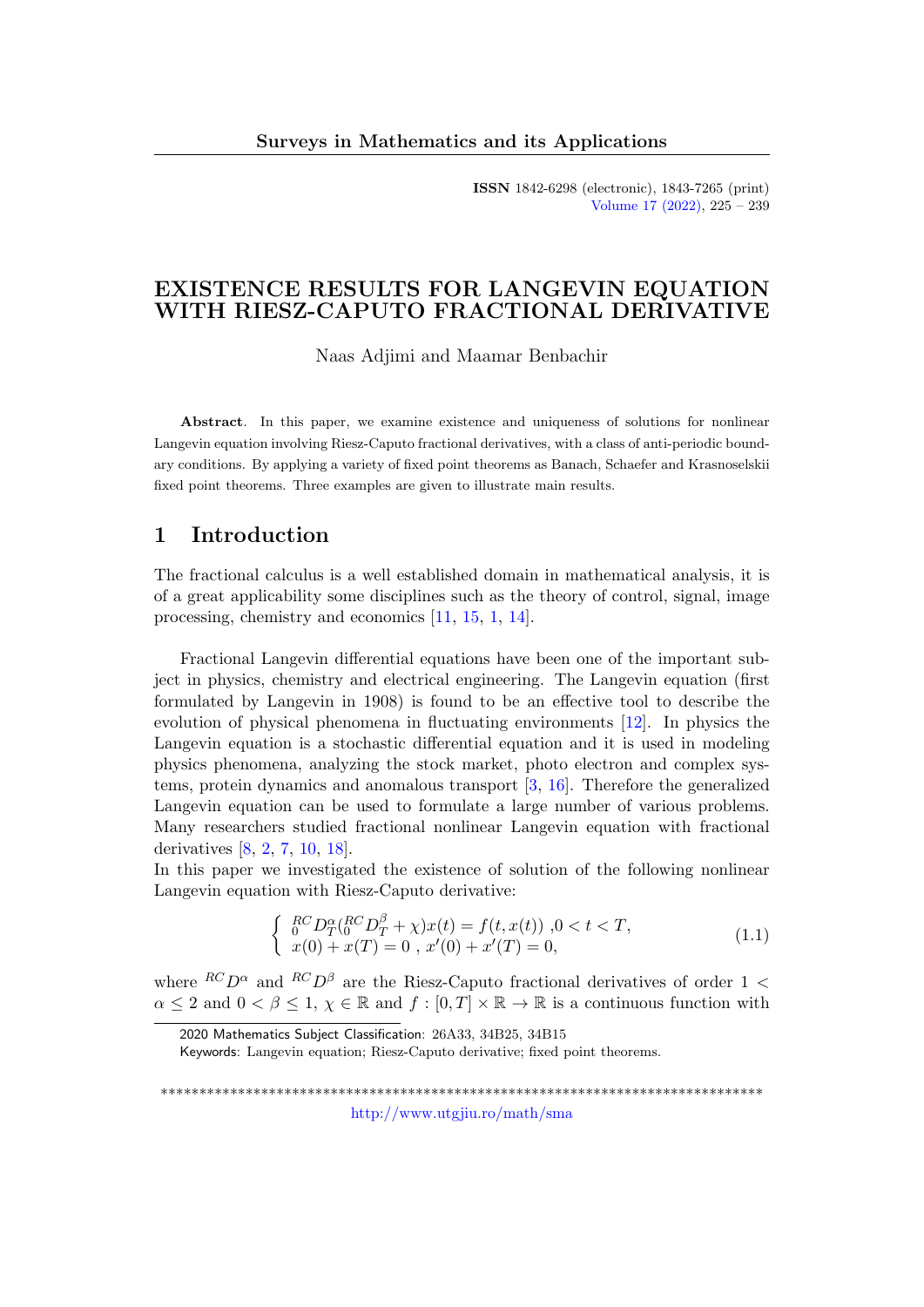respected to its both variables,  $t$  and  $x$ .

The paper is organized as the follows: In section [2,](#page-1-0) we presented some preliminaries and lemmas witch will be used through the paper. section [3](#page-2-0) is devoted to the main results, concerning existence and uniqueness solution of [1.1.](#page-0-0) In section [4](#page-11-0) three examples are treated, illustrating our main results.

# <span id="page-1-0"></span>2 Preliminaries

In this section, we introduce basic concepts, definitions, properties of fractional calculus and some auxiliary lemmas which we need later.

Let  $\alpha > 0$ , and  $n - 1 < \alpha \leq n$ ,  $n \in \mathbb{N}$  and  $n = [\nu]$ , where  $\lceil . \rceil$  is the ceiling of a number.

**Definition 1.** ([\[5\]](#page-12-3)) Riesz-Caputo derivative of order  $\alpha$ , of a function  $f \in C<sup>n</sup>(0,T]$ ) is defined by

$$
{}_{0}^{RC}D_{T}^{\alpha}f(t) = \frac{1}{\Gamma(n-\alpha)} \int_{0}^{T} |t-u|^{n-\alpha-1} f^{(n)}(u) du
$$
  
= 
$$
\frac{1}{2} ({}_{0}^{C}D_{t}^{\alpha} + (-1) {}_{t}^{nC}D_{T}^{\alpha}) f(t),
$$

where  ${}_{0}^{C}D_{t}^{\alpha}$  is the left Caputo derivative and  ${}_{t}^{C}D_{T}^{\alpha}$  is right Caputo derivative,

$$
{}_{0}^{C}D_{t}^{\alpha}f(t) = \frac{1}{\Gamma(n-\alpha)} \int_{0}^{t} (t-u)^{n-\alpha-1} f^{(n)}(u) du,
$$
  

$$
{}_{t}^{C}D_{T}^{\alpha}f(t) = \frac{(-1)^{n}}{\Gamma(n-\alpha)} \int_{t}^{T} (u-t)^{n-\alpha-1} f^{(n)}(u) du.
$$

**Remark 2.** In particular if  $f \in C^2([0,T])$  and  $0 < \alpha \leq 1$ , then

$$
{}_{0}^{RC}D_{T}^{\alpha}f(t) = \frac{1}{2} ({}_{0}^{C}D_{t}^{\alpha} - {}_{t}^{C}D_{T}^{\alpha})f(t).
$$

If  $f \in C^2([0,1])$  and if  $1 < \alpha \leq 2$ , then

$$
{}_{0}^{RC}D_{T}^{\alpha}f(t) = \frac{1}{2} ({}_{0}^{C}D_{t}^{\alpha} + {}_{t}^{C}D_{T}^{\alpha})f(t).
$$

**Definition 3.** ([\[5\]](#page-12-3)) The left, right fractional and Riemann-Liouville integrals of order  $\alpha$  are defined by:

$$
{}_{0}I_{t}^{\alpha}f(t) = \frac{1}{\Gamma(\alpha)} \int_{0}^{t} (t-u)^{\alpha-1} f(u) du,
$$

\*\*\*\*\*\*\*\*\*\*\*\*\*\*\*\*\*\*\*\*\*\*\*\*\*\*\*\*\*\*\*\*\*\*\*\*\*\*\*\*\*\*\*\*\*\*\*\*\*\*\*\*\*\*\*\*\*\*\*\*\*\*\*\*\*\*\*\*\*\*\*\*\*\*\*\*\*\*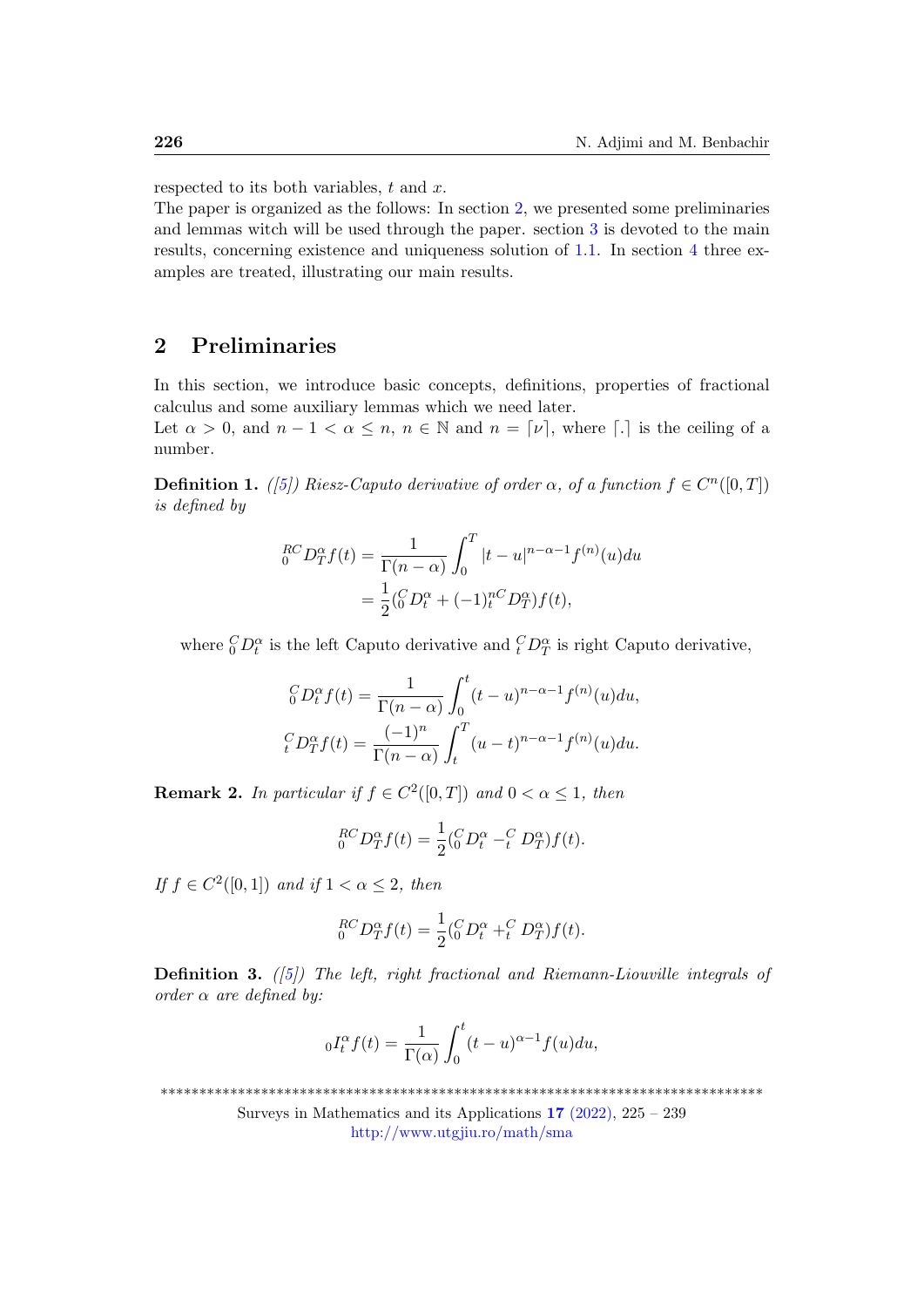$$
{}_{t}I_{T}^{\alpha}f(t) = \frac{1}{\Gamma(\alpha)} \int_{t}^{T} (u - t)^{\alpha - 1} f(u) du,
$$
  

$$
{}_{0}I_{T}^{\alpha}f(t) = \frac{1}{\Gamma(\alpha)} \int_{0}^{T} |u - t|^{\alpha - 1} f(u) du.
$$

<span id="page-2-2"></span>**Lemma 4.** ([\[5\]](#page-12-3)) If  $f(t) \in C^n([0, T])$ , Then

$$
{}_{0}I_{t0}^{\alpha C}D_{t}^{\alpha}f(t) = f(t) - \sum_{k=0}^{n-1} \frac{f^{(k)}(0)(t-0)^{k}}{k!}(t-0)^{k},
$$

and

$$
{}_{t}I_{Tt}^{\alpha C}D_{T}^{\alpha}f(t) = (-1)^{n} \left[ f(t) - \sum_{k=0}^{n-1} \frac{(-1)^{k} f^{(k)}(T)}{k!} (T-t)^{k} \right]
$$

From the above definitions and lemmas, we have

$$
{}_{0}I_{T0}^{\alpha RC}D_{T}^{\alpha}f(t) = \frac{1}{2} ({}_{0}I_{t0}^{\alpha C}D_{t}^{\alpha} + {}_{t}I_{T0}^{\alpha C}D_{t}^{\alpha})f(t)
$$

$$
+ (-1)^{n} \frac{1}{2} ({}_{0}I_{tt}^{\alpha C}D_{T}^{\alpha} + {}_{t}I_{Tt}^{\alpha C}D_{T}^{\alpha})f(t)
$$

$$
= \frac{1}{2} ({}_{0}I_{t0}^{\alpha C}D_{t}^{\alpha} + (-1)^{n}I_{Tt}^{\alpha C}D_{T}^{\alpha})f(t).
$$

In particular if  $1 < \alpha \leq 2$  and  $f \in C^2([0, T])$ , then

$$
{}_{0}I_{T0}^{\alpha RC}D_{T}^{\alpha}f(t) = f(t) - \frac{1}{2}(f(0) + f(T)) - \frac{1}{2}f'(0)t + \frac{1}{2}f'(T)(T - t). \tag{2.1}
$$

# <span id="page-2-0"></span>3 Main Results

<span id="page-2-4"></span>**Lemma 5.** Let  $g \in C([0,T], \mathbb{R})$  and  $x \in C^2([0,T], \mathbb{R})$ . Then the problem  $\int_{0}^{R} C D_T^{\alpha} ({}^{RC}_0 D_T^{\beta} + \chi) x(t) = g(t), 0 < t < T,$  $x(0) + x(T) = 0$ ,  $x'(0) + x'(T) = 0$ ,

is equivalent to the integral equation given by

<span id="page-2-1"></span>
$$
x(t) = \frac{-\chi}{\Gamma(\beta)} \int_0^t (t-s)^{\beta-1} x(s) ds - \frac{\chi}{\Gamma(\beta)} \int_t^T (s-t)^{\beta-1} x(s) ds
$$
  
+ 
$$
\frac{\chi^2 T(t^{\beta} - (T-t)^{\beta})}{\beta \Gamma(\beta-1)(2\Gamma(\beta) + \chi T^{\beta})} \int_0^T (T-s)^{\beta-2} x(s) ds
$$
  
- 
$$
\frac{\chi T(t^{\beta} - (T-t)^{\beta})}{\beta \Gamma(\alpha + \beta - 1)(2\Gamma(\beta) + \chi T^{\beta})} \int_0^T (T-s)^{\alpha+\beta-2} g(s) ds
$$
  
+ 
$$
\frac{1}{\Gamma(\alpha+\beta)} \int_0^t (t-s)^{\alpha+\beta-1} g(s) ds
$$
  
+ 
$$
\frac{1}{\Gamma(\alpha+\beta)} \int_t^T (s-t)^{\alpha+\beta-1} g(s) ds
$$
(4)

\*\*\*\*\*\*\*\*\*\*\*\*\*\*\*\*\*\*\*\*\*\*\*\*\*\*\*\*\*\*\*\*\*\*\*\*\*\*\*\*\*\*\*\*\*\*\*\*\*\*\*\*\*\*\*\*\*\*\*\*\*\*\*\*\*\*\*\*\*\*\*\*\*\*\*\*\*\*

Surveys in Mathematics and its Applications  $17$  [\(2022\),](http://www.utgjiu.ro/math/sma/v17/v17.html) 225 – 239 <http://www.utgjiu.ro/math/sma>

<span id="page-2-3"></span>(3.1)

.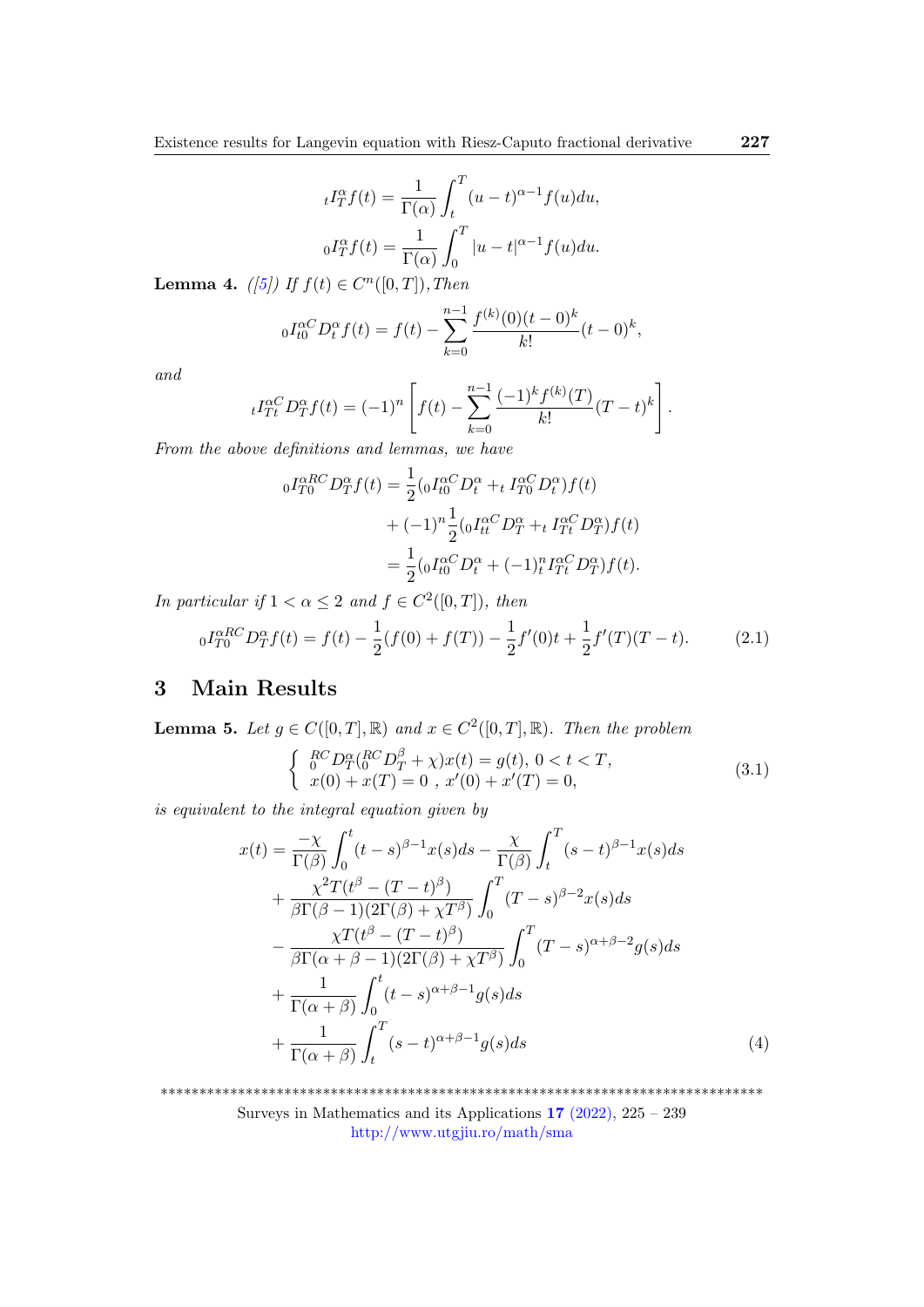Also, we define the notations:

<span id="page-3-3"></span>
$$
\phi_1 = \frac{2|\chi|T^{\beta}}{\Gamma(\beta+1)} + \frac{\chi^2 T^{2\beta}}{\Gamma(\beta+1)|2\Gamma(\beta)+\chi T^{\beta}|}\n\tag{5}
$$
\n
$$
|\chi|L_1 T^{\alpha+2\beta} \qquad 2L_1 T^{\alpha+\beta}
$$

<span id="page-3-5"></span>
$$
+\frac{|\chi|L_1T^{\alpha+2\beta}}{\beta\Gamma(\alpha+\beta)|2\Gamma(\beta)+\chi T^{\beta}|}+\frac{2L_1T^{\alpha+\beta}}{\Gamma(\alpha+\beta+1)},
$$

$$
k_1 = \left(\frac{2|\chi|T^{\beta}}{\Gamma(\beta+1)}+\frac{\chi^2T^{2\beta}}{\Gamma(\beta+1)|2\Gamma(\beta)+\chi T^{\beta}|}\right),
$$
(6)

<span id="page-3-4"></span><span id="page-3-0"></span>
$$
k_2 = \left[\frac{|\chi|T^{\alpha+2\beta}}{\beta\Gamma(\alpha+\beta)|2\Gamma(\beta)+\chi T^{\beta}|}+\frac{2T^{\alpha+\beta}}{\Gamma(\alpha+\beta+1)}\right],\tag{7}
$$

*Proof.* Applying the integral operator  $_0I_T^{\alpha}$  to both sides of  $(3.1)$  and by using Lemma $(4)$ , we get

$$
{}_{0}^{RC}D_{T}^{\beta}x(t) + \chi x(t) + \frac{{}_{0}^{RC}D_{T}^{\beta}x'(T)T}{2} + \frac{1}{2}\chi x'(t)T = {}_{0}I_{T}^{\alpha}g(t).
$$
 (8)

Applying the integral operator  $_0I_T^{\beta}$  $T<sub>T</sub><sup>p</sup>$  to the both sided of [\(8\)](#page-3-0)and using the Lemma [\(4\)](#page-2-2), we obtain

<span id="page-3-2"></span><span id="page-3-1"></span>
$$
x(t) = \frac{1}{2}(x(0) + x(T)) - \chi_0 I_T^{\beta} x(t) - \frac{1}{2} I_T^{\beta} x'(T) T + \chi_0 I_T^{\alpha+\beta} g(t).
$$
 (9)

Rewriting equation [\(9\)](#page-3-1) under the form

$$
x(t) = \frac{-\chi}{\Gamma(\beta)} \int_0^t (t-s)^{\beta-1} x(s) ds - \frac{\chi}{\Gamma(\beta)} \int_t^T (s-t)^{\beta-1} x(s) ds
$$
  

$$
- \frac{\chi Tx'(T)}{2\Gamma(\beta+1)} t^{\beta} + \frac{\chi Tx'(T)}{2\Gamma(\beta+1)} (T-t)^{\beta} + \frac{1}{\Gamma(\alpha+\beta)} \int_0^t (t-s)^{\alpha+\beta-1} g(s) ds
$$
  

$$
+ \frac{1}{\Gamma(\alpha+\beta)} \int_t^T (s-t)^{\alpha+\beta-1} g(s) ds.
$$
 (10)

Then taking the derivative of [\(10\)](#page-3-2), we get

$$
x'(t) = \frac{-\chi}{\Gamma(\beta - 1)} \int_0^t (t - s)^{\beta - 2} x(s) ds + \frac{\chi}{\Gamma(\beta - 1)} \int_t^T (s - t)^{\beta - 2} x(s) ds
$$
  

$$
- \frac{\chi Tx'(T)}{2\Gamma(\beta)} t^{\beta - 1} - \frac{\chi Tx'(T)}{2\Gamma(\beta)} (T - t)^{\beta - 1}
$$
  

$$
+ \frac{\alpha + \beta - 1}{\Gamma(\alpha + \beta)} \int_0^t (t - s)^{\alpha + \beta - 2} g(s) ds - \frac{\alpha + \beta - 1}{\Gamma(\alpha + \beta)} \int_t^T (s - t)^{\alpha + \beta - 2} g(s) ds.
$$

\*\*\*\*\*\*\*\*\*\*\*\*\*\*\*\*\*\*\*\*\*\*\*\*\*\*\*\*\*\*\*\*\*\*\*\*\*\*\*\*\*\*\*\*\*\*\*\*\*\*\*\*\*\*\*\*\*\*\*\*\*\*\*\*\*\*\*\*\*\*\*\*\*\*\*\*\*\* Surveys in Mathematics and its Applications 17 [\(2022\),](http://www.utgjiu.ro/math/sma/v17/v17.html) 225 – 239 <http://www.utgjiu.ro/math/sma>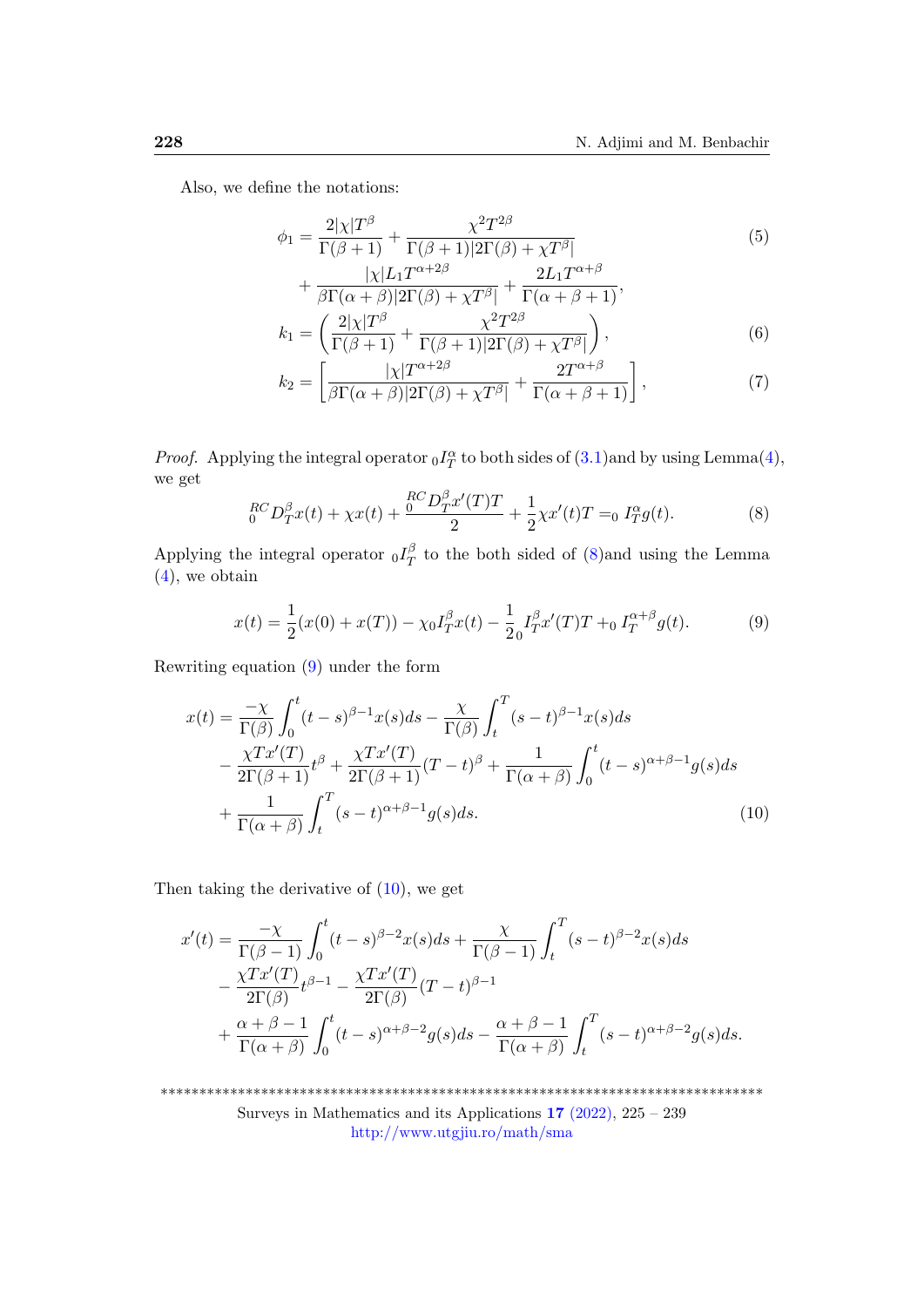Using the boundary conditions of  $(1.1)$ , we deduce

$$
x'(T) = \frac{-2\chi(\beta - 1)}{2\Gamma(\beta) + \chi T^{\beta}} \int_0^T (T - s)^{\beta - 2} x(s) ds
$$
  
+ 
$$
\frac{2\Gamma(\beta)}{\Gamma(\alpha + \beta - 1)(2\Gamma(\beta) + \chi T^{\beta})} \int_0^T (T - s)^{\alpha + \beta - 2} g(s) ds.
$$
(11)

Substituting the value of  $(11)$  in  $(10)$ , we obtain  $(4)$ . The proof is complete.

<span id="page-4-1"></span><span id="page-4-0"></span> $\Box$ 

Let us denote by  $\mathbb{E} = C([0,T], \mathbb{R})$  the Banach space of all continuous function from  $[0, T] \to \mathbb{R}$  endowed with the norm defined by

$$
||x|| = \sup \{|x(t)| : t \in [0, T]\}.
$$

By lemma[\(5\)](#page-2-4), we define an operator  $H : \mathbb{E} \to \mathbb{E}$ , associated to [\(1.1\)](#page-0-0)

$$
(Hx)(t) = \frac{-\chi}{\Gamma(\beta)} \int_0^t (t-s)^{\beta-1} x(s) ds - \frac{\chi}{\Gamma(\beta)} \int_t^T (s-t)^{\beta-1} x(s) ds
$$
  
+ 
$$
\frac{\chi^2 T(t^{\beta} - (T-t)^{\beta})}{\beta \Gamma(\beta - 1)(2\Gamma(\beta) + \chi T^{\beta})} \int_0^T (T-s)^{\beta-2} x(s) ds
$$
  
- 
$$
\frac{\chi T(t^{\beta} - (T-t)^{\beta})}{\beta \Gamma(\alpha + \beta - 1)(2\Gamma(\beta) + \chi T^{\beta})} \int_0^T (T-s)^{\alpha + \beta - 2} f(s, x(s)) ds
$$
  
+ 
$$
\frac{1}{\Gamma(\alpha + \beta)} \int_0^T (s-t)^{\alpha + \beta - 1} f(s, x(s)) ds
$$
  
+ 
$$
\frac{1}{\Gamma(\alpha + \beta)} \int_t^T (s-t)^{\alpha + \beta - 1} f(s, x(s)) ds
$$
(12)

In the following subsections, we prove existence, existence and uniqueness results for the boundary value problem[\(1.1\)](#page-0-0), by using Banach, Scheafer fixed and Krasnoselskii fixed point theorems.

### 3.1 Existence and uniqueness result via Banach fixed point theorem

<span id="page-4-2"></span>**Theorem 6.** Let  $f : [0, T] \times \mathbb{R} \to \mathbb{R}$  be a continuous function. Assume that:

 $(H_1)$  There exists a constant  $L_1 > 0$  such that

$$
|f(t,x) - f(t,y)| \le L_1 \|x - y\|,
$$

for each  $t \in [0, T]$  and  $x, y \in \mathbb{R}$ . Then the boundary value problem  $(1.1)$  has a unique solution on  $[0, T]$  if

 $\phi_1 < 1$ ,

\*\*\*\*\*\*\*\*\*\*\*\*\*\*\*\*\*\*\*\*\*\*\*\*\*\*\*\*\*\*\*\*\*\*\*\*\*\*\*\*\*\*\*\*\*\*\*\*\*\*\*\*\*\*\*\*\*\*\*\*\*\*\*\*\*\*\*\*\*\*\*\*\*\*\*\*\*\*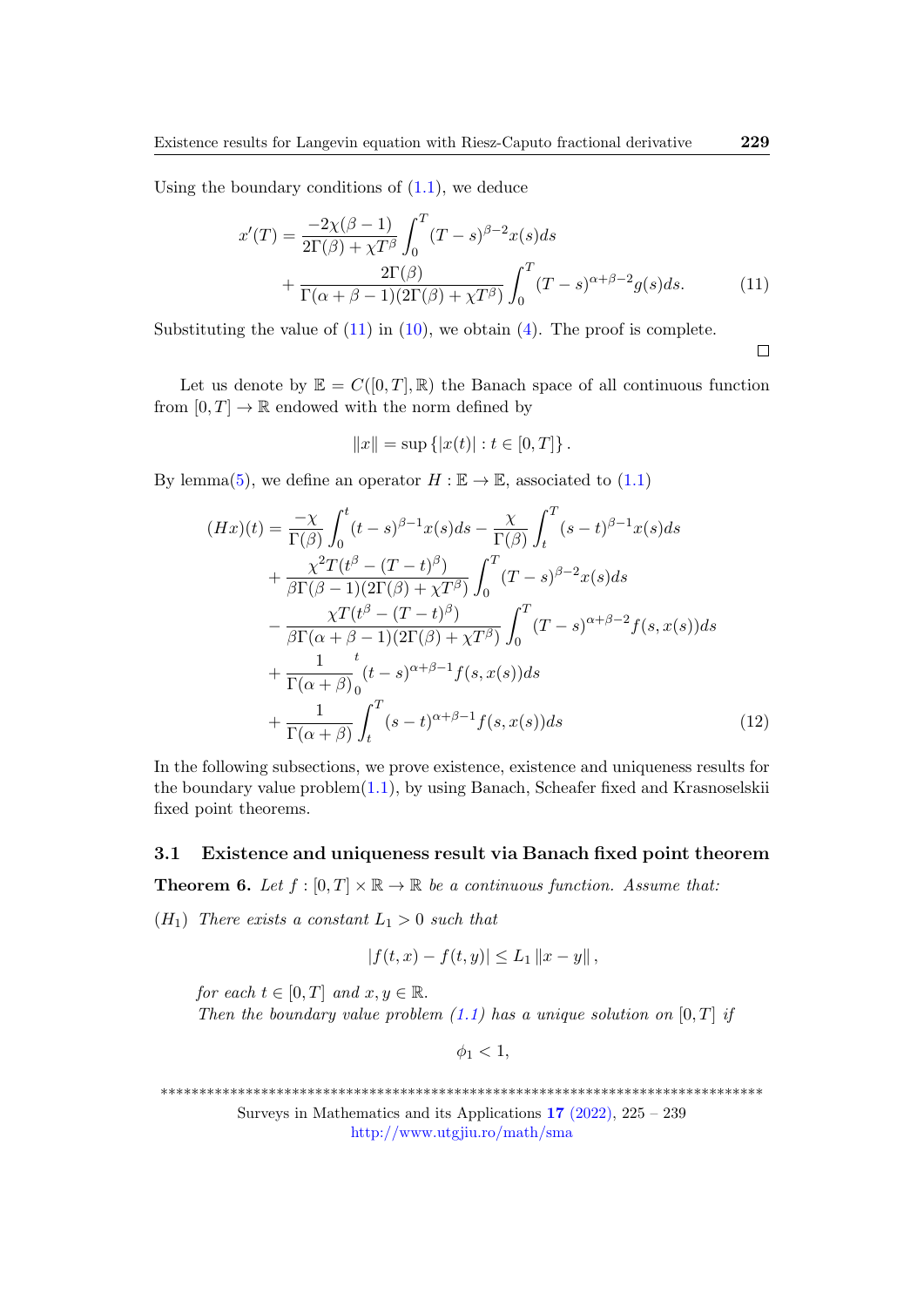where  $\phi_1$  is defined by [\(5\)](#page-3-3).

*Proof.* By using operator H, which is defined by  $(12)$ , we have

$$
\begin{split} &|(Hx)(t)-(Hy)(t)|\leq \frac{\chi}{\Gamma(\beta)}\int_{0}^{t}(t-s)^{\beta-1}|x(s)-y(s)|ds+\frac{\chi}{\Gamma(\beta)}\int_{t}^{T}(s-t)^{\beta-1}|x(s)-y(s)|ds\\ &+\frac{\chi^{2}T|t^{\beta}-(T-t)^{\beta}|}{\beta\Gamma(\beta-1)(|2\Gamma(\beta)+\chi T^{\beta}|}\int_{0}^{T}(T-s)^{\beta-2}|x(s)-y(s)|ds\\ &+\frac{|\chi|T|t^{\beta}-(T-t)^{\beta}|}{\beta\Gamma(\alpha+\beta-1)|2\Gamma(\beta)+\chi T^{\beta}|}\int_{0}^{T}(T-s)^{\alpha+\beta-2}|f(s,x(s))-f(s,y(s))|ds\\ &+\frac{1}{\Gamma(\alpha+\beta)}\int_{0}^{t}(t-s)^{\alpha+\beta-1}|f(s,x(s))-f(s,y(s))|ds\\ &+\frac{1}{\Gamma(\alpha+\beta)}\int_{t}^{T}(s-t)^{\alpha+\beta-1}|f(s,x(s)-f(s,y(s))|ds,\\ &\leq \frac{|\chi|T^{\beta}}{\Gamma(\beta+1)}\|x-y\|+\frac{|\chi|T^{\beta}}{\Gamma(\beta+1)}\|x-y\|+\frac{\chi^{2}T^{2\beta}}{\Gamma(\beta-1)(|2\Gamma(\beta)+\chi T^{\beta}|}\|x-y\|\\ &+\frac{L_{1}|\chi|T^{\alpha+2\beta}}{\beta\Gamma(\alpha+\beta-1)|2\Gamma(\beta)+\chi T^{\beta}|}\|x-y\|+\frac{L_{1}T^{\alpha+\beta}}{\Gamma(\alpha+\beta+1)}\|x-y\|\\ &\leq \left\{\frac{2|\chi|T^{\beta}}{\Gamma(\beta+1)}+\frac{\chi^{2}T^{2\beta}}{\Gamma(\beta+1)|2\Gamma(\beta)+\chi|T^{\beta}}+\frac{|\chi|L_{1}T^{\alpha+2\beta}}{\beta\Gamma(\alpha+\beta)|2\Gamma(\beta)+\chi T^{\beta}|}+\frac{2L_{1}T^{\alpha+\beta}}{\Gamma(\alpha+\beta+1)}\right\}\|x-y\|,\\ &\leq \phi_{1}\|x-y\|, \end{split}
$$

for any  $x, y \in \mathbb{E}$ , and for each  $t \in [0, T]$ . Thus implies that  $||Hx - Hy|| \leq \phi_1 ||x - y||$ . As  $\phi_1$  < 1, the operator  $H : \mathbb{E} \to \mathbb{E}$  is a contraction mapping. As result, the boundary value problem  $(1.1)$  has a unique solution on  $[0, T]$ .  $\Box$ 

#### 3.2 Existence result via Scheafer fixed point theorem

<span id="page-5-0"></span>**Lemma 7.** Let  $\mathbb E$  be a Banach space. Assume that the operator  $H : \mathbb E \to \mathbb E$  is a completely continuous and assume also that the set

$$
V = \{ x \in \mathbb{E}/x = \mu Tx, 0 < \mu < 1 \},
$$

is bounded. Then  $H$  has a fixed point in  $E$ .

<span id="page-5-1"></span>**Theorem 8.** Assume that there exists a positive constant  $L_2 > 0$ , such that  $|f(t,x)| \leq$  $L_2$ , for  $t \in [0,T], x \in \mathbb{R}$ . Then the boundary value problem [\(1.1\)](#page-0-0) has at least one solution on  $[0, T]$ .

*Proof.* Step 1: In the first step, we show that the operator H defined by  $(12)$  is completely continuous. Observe that the continuity of  $H$  follows from the continuity

\*\*\*\*\*\*\*\*\*\*\*\*\*\*\*\*\*\*\*\*\*\*\*\*\*\*\*\*\*\*\*\*\*\*\*\*\*\*\*\*\*\*\*\*\*\*\*\*\*\*\*\*\*\*\*\*\*\*\*\*\*\*\*\*\*\*\*\*\*\*\*\*\*\*\*\*\*\*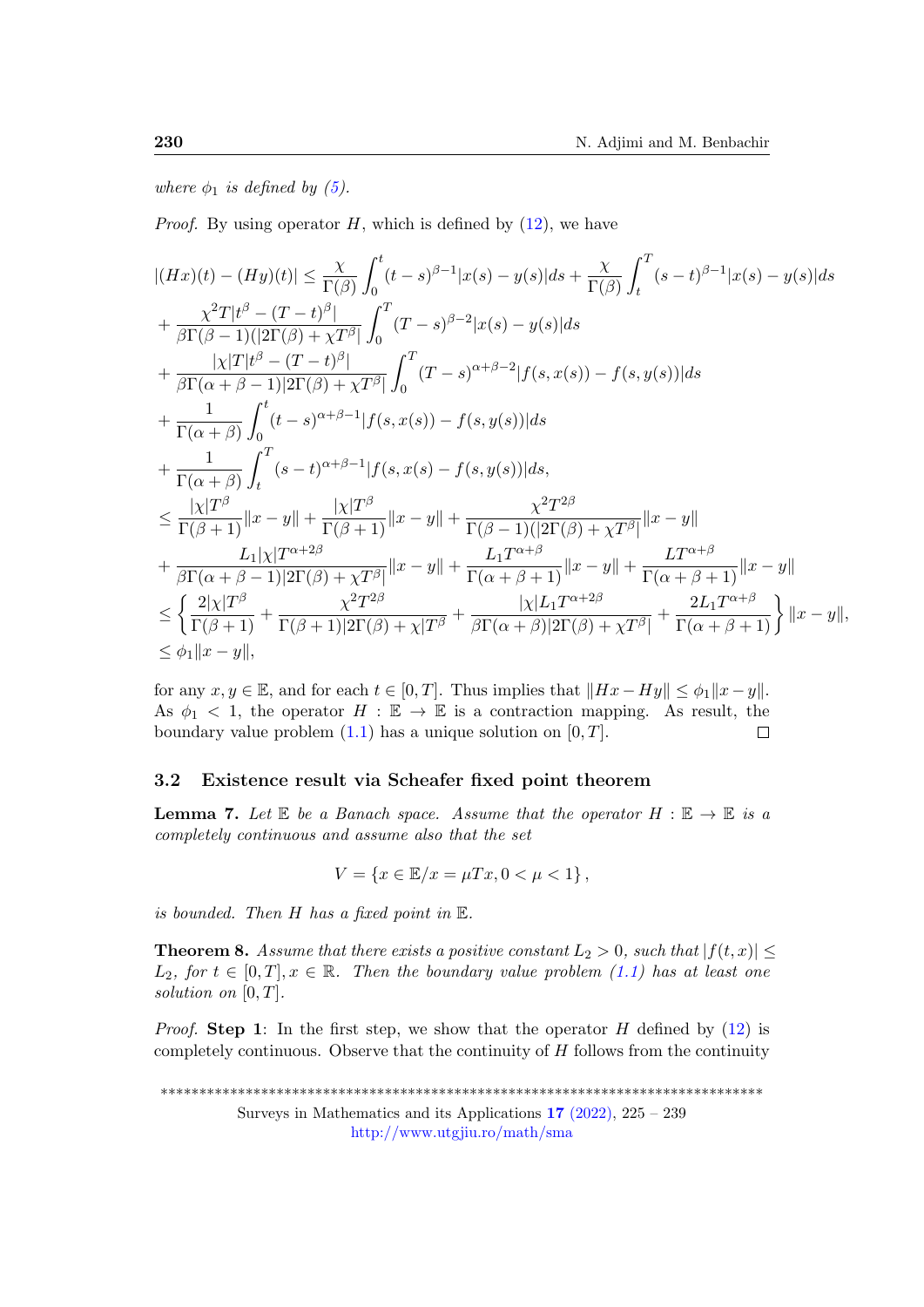of  $f$ . For a positive constant  $d$ , let

$$
B_d = \{ x \in \mathbb{E} : ||x|| \le d \},\
$$

be a closed bounded subset in E. **Step 2:**  $H$  maps bounded sets into bounded sets in  $E$ . For each  $x \in B_d$  and  $t \in [0, T]$ , we have

$$
|(Hx)(t)| \leq \frac{|\chi|}{\Gamma(\beta)} \int_0^t (t-s)^{\beta-1} |x(s)| ds + \frac{|\chi|}{\Gamma(\beta)} \int_t^T (t-s)^{\beta-1} |x(s)| ds
$$
  
+ 
$$
\frac{\chi^2 T |t^{\beta} - (T-t)^{\beta}|}{\beta \Gamma(\beta - 1) |2 \Gamma(\beta) + \chi T^{\beta}|} \int_0^T (T-s)^{\beta-2} |x(s)| ds
$$
  
+ 
$$
\frac{|\chi|T| t^{\beta} - (T-t)^{\beta}|}{\beta \Gamma(\alpha + \beta - 1) |2 \Gamma(\beta) + \chi T^{\beta}|} \int_0^T (T-s)^{\alpha + \beta - 2} |f(s, x(s))| ds
$$
  
+ 
$$
\frac{1}{\Gamma(\alpha + \beta)} \int_0^t (t-s)^{\alpha + \beta - 1} |f(s, x(s))| ds
$$
  
+ 
$$
\frac{1}{\Gamma(\alpha + \beta)} \int_t^T (s-t)^{\alpha + \beta - 1} |f(s, x(s))| ds
$$
  

$$
\leq \frac{2|\chi|T^{\beta}}{\Gamma(\beta + 1)} ||x(s)|| + \frac{\chi^2 T^{2\beta}}{\Gamma(\beta + 1) |2 \Gamma(\beta) + \chi T^{\beta}|} ||x(s)||
$$
  
+ 
$$
\frac{|\chi|T^{\alpha + 2\beta}}{\beta \Gamma(\alpha + \beta) |2 \Gamma(\beta) + \chi T^{\beta}|} L_2 + \frac{2T^{\alpha + \beta}}{\Gamma(\alpha + \beta + 1)} L_2 := K.
$$

Then K is a constant and  $||H(x)|| \leq K$ , which implies that H maps bounded sets into bounded sets in E.

**Step 3:** H maps bounded sets into equicontinuous sets of  $\mathbb{E}(H)$  is completely continuous).

\*\*\*\*\*\*\*\*\*\*\*\*\*\*\*\*\*\*\*\*\*\*\*\*\*\*\*\*\*\*\*\*\*\*\*\*\*\*\*\*\*\*\*\*\*\*\*\*\*\*\*\*\*\*\*\*\*\*\*\*\*\*\*\*\*\*\*\*\*\*\*\*\*\*\*\*\*\* Surveys in Mathematics and its Applications 17 [\(2022\),](http://www.utgjiu.ro/math/sma/v17/v17.html) 225 – 239 <http://www.utgjiu.ro/math/sma>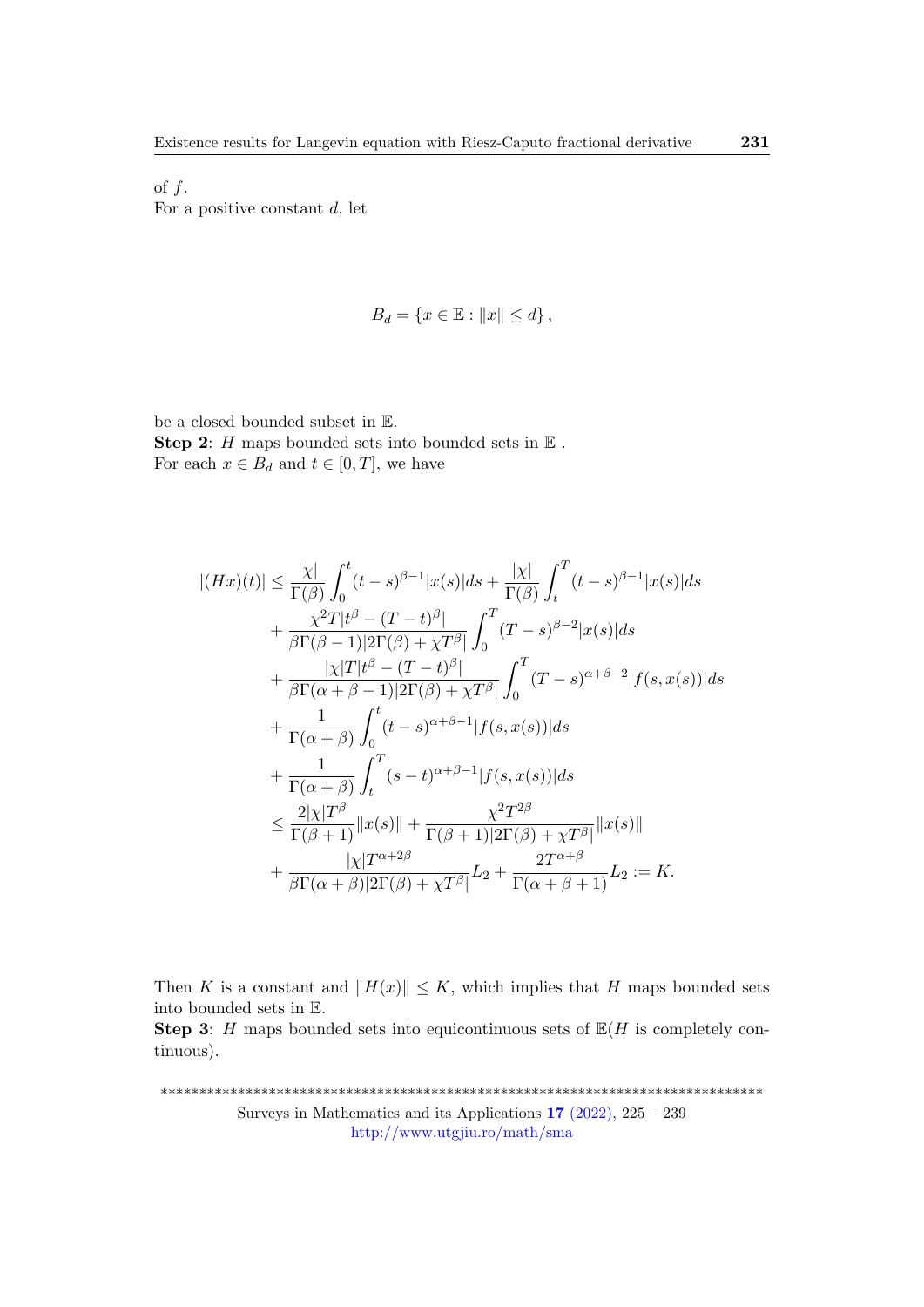Let  $t_1, t_2 \in [0, T]$ , with  $t_1 < t_2$ , and  $x \in B_d$ . Then we have

$$
|(Hx)(t_2) - (Hx)(t_1)| \leq \frac{|\chi|}{\Gamma(\beta)} \int_0^{t_1} |(t_2 - s)^{\beta - 1} - (t_1 - s)^{\beta - 1}| |x(s)| ds
$$
  
+  $\frac{|\chi|}{\Gamma(\beta)} \int_{t_1}^{t_2} |(t_2 - s)^{\beta - 1} - (s - t_1)^{\beta - 1}| |x(s)| ds$   
+  $\frac{|\chi|}{\Gamma(\beta)} \int_{t_2}^{T} |(s - t_2)^{\beta - 1} - (s - t_1)^{\beta - 1}| |x(s)| ds$   
+  $\frac{1}{\Gamma(\alpha + \beta)} \int_0^{t_1} |(t_2 - s)^{\alpha + \beta - 1} - (t_1 - s)^{\alpha + \beta - 1}| |f(s, x(s))| ds$   
+  $\frac{1}{\Gamma(\alpha + \beta)} \int_{t_1}^{t_2} |(t_2 - s)^{\alpha + \beta - 1} - (s - t_1)^{\alpha + \beta - 1}| |f(s, x(s))| ds$   
+  $\frac{1}{\Gamma(\alpha + \beta)} \int_{t_2}^{T} |(s - t_2)^{\alpha + \beta - 1} - (s - t_1)^{\alpha + \beta - 1}| f(s, x(s))| ds$   
+  $\frac{\chi^2 T (|(T - t_2)^{\beta} - (T - t_1)^{\beta}| + |t_2^{\beta} - t_1^{\beta}|)}{\beta \Gamma(\beta - 1)|2\Gamma(\beta) + \chi T^{\beta}|} \int_0^T (T - s)^{\beta - 1}|x(s)| ds$   
+  $\frac{|\chi|T (|(T - t_2)^{\beta} - (T - t_1)^{\beta}| + |t_2^{\beta} - t_1^{\beta}|)}{\beta \Gamma(\alpha + \beta - 1)|2\Gamma(\beta) + \chi T^{\beta}|} \int_0^T (T - s)^{\alpha + \beta - 2}|f(s, x(s))| ds$   
 $\leq \frac{|\chi|\rho}{\Gamma(\beta + 1)} |(t_2 - t_1)^{\beta} + (t_2^{\beta} - t_1^{\beta})| + \frac{|\chi|\rho}{\Gamma(\beta + 1)} |(t_2 - t_1)^{\beta} + (t_2 - t_1)^{\beta}|$   
+  $\frac{L_2}{\Gamma(\alpha + \beta + 1)} |(t_2 -$ 

As  $t_2 - t_1 \rightarrow 0$ , the right-hind side of the above inequality tends to zeros independently of  $x \in B_d$ . That means H is equicontinuous and by Arzela-Ascoli theorem the operator  $H : \mathbb{E} \to \mathbb{E}$  is completely continuous.

\*\*\*\*\*\*\*\*\*\*\*\*\*\*\*\*\*\*\*\*\*\*\*\*\*\*\*\*\*\*\*\*\*\*\*\*\*\*\*\*\*\*\*\*\*\*\*\*\*\*\*\*\*\*\*\*\*\*\*\*\*\*\*\*\*\*\*\*\*\*\*\*\*\*\*\*\*\* Surveys in Mathematics and its Applications 17 [\(2022\),](http://www.utgjiu.ro/math/sma/v17/v17.html) 225 – 239 <http://www.utgjiu.ro/math/sma>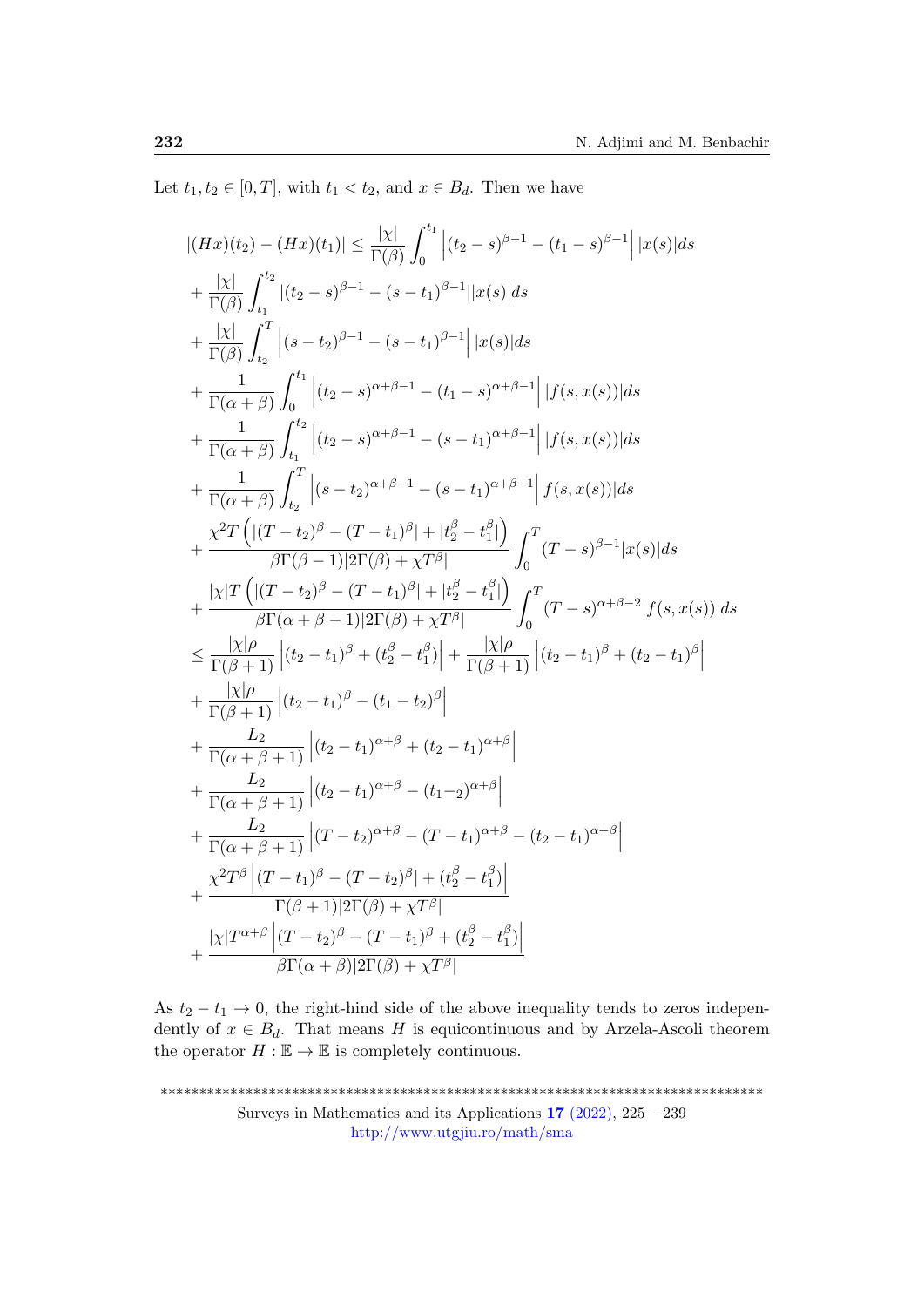**Step 4:** Finally, we consider the set  $V$  defined by:

$$
V = \{ x \in \mathbb{E}/x = \mu Hx, 0 < \mu < 1 \},
$$

and show that V is bounded. For  $x \in V$  and  $t \in [0, T]$ , we have

$$
|x(t)| \leq \left(\frac{2|\chi|T^{\beta}}{\Gamma(\beta+1)} + \frac{\chi^2 T^{2\beta}}{\Gamma(\beta+1)|2\Gamma(\beta)+\chi T^{\beta}|}\right) ||x(s)||
$$
  
+ 
$$
\frac{|\chi|T^{\alpha+2\beta}}{\beta\Gamma(\alpha+\beta)|2\Gamma(\beta)+\chi T^{\beta}|}L_2 + \frac{2T^{\alpha+\beta}}{\Gamma(\alpha+\beta+1)}L_2
$$
  

$$
\leq \left(\frac{2|\chi|T^{\beta}}{\Gamma(\beta+1)} + \frac{\chi^2 T^{2\beta}}{\Gamma(\beta+1)|2\Gamma(\beta)+\chi T^{\beta}|}\right)d
$$
  
+ 
$$
\left(\frac{|\chi|T^{\alpha+2\beta}}{\beta\Gamma(\alpha+\beta)|2\Gamma(\beta)+\chi T^{\beta}|} + \frac{2T^{\alpha+\beta}}{\Gamma(\alpha+\beta+1)}\right)L_2.
$$

Consequently

$$
||x(t)|| \le (k_1d + k_2L_2) = G.
$$

Then

$$
||x|| \le G.
$$

Therefore,  $V$  is bounded. Hence, by lemma  $(7)$ , the boundary value problem  $(1.1)$ has at least one solution on  $[0, T]$ .  $\Box$ 

#### 3.3 Existence result via Krasnoselskii's fixed point theorem

<span id="page-8-0"></span>Lemma 9. Let M be a closed, bounded, convex and nonempty subset of a Banach space  $E$ , let  $A, B$  be two operators, such that,

- (a)  $Ax + By \in M$ , whenever  $x, y \in M$ ,
- (b) A is compact and continuous,
- (c) B is a contraction mapping. Then there exists  $z \in M$  such that  $z = Az + Bz$ .

<span id="page-8-1"></span>**Theorem 10.** Let  $f : [0, T] \times \mathbb{R} \to \mathbb{R}$  be a continuous function, and suppose that condition  $(H_1)$  holds.

In addition, we assume that the function f satisfies the assumptions:

- (H<sub>3</sub>) There exists a nonnegative function  $\Omega \in (C[0,T], \mathbb{R}^+)$  such that  $|f(t, x(t))| \leq \Omega(t)$  for any  $(t, x) \in [0, T] \times \mathbb{R}$ .
- $(H_4) L_1k_2 < 1$ , where  $k_2$  is defined by [\(7\)](#page-3-4).

\*\*\*\*\*\*\*\*\*\*\*\*\*\*\*\*\*\*\*\*\*\*\*\*\*\*\*\*\*\*\*\*\*\*\*\*\*\*\*\*\*\*\*\*\*\*\*\*\*\*\*\*\*\*\*\*\*\*\*\*\*\*\*\*\*\*\*\*\*\*\*\*\*\*\*\*\*\*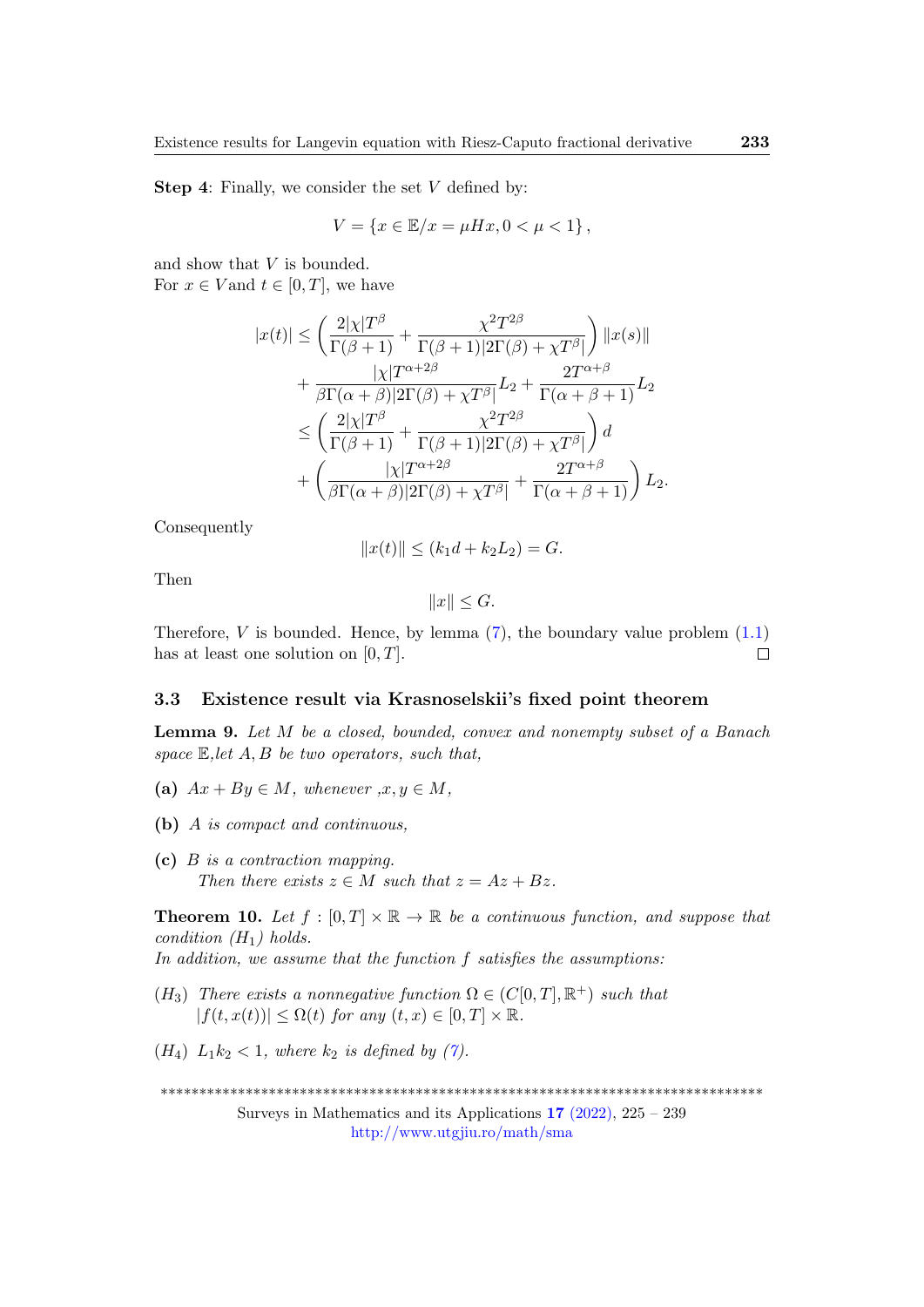Then the boundary value problem  $(1.1)$  has a least one solution in  $[0, T]$ . *Proof.* We first define two new operators  $H_1$  and  $H_2$  by:

$$
(H_1x)(t) = \frac{-\chi}{\Gamma(\beta)} \int_0^t (t-s)^{\beta-1} x(s) ds - \frac{\chi}{\Gamma(\beta)} \int_t^T (s-t)^{\beta-1} x(s) ds
$$
  
+ 
$$
\frac{\chi^2 T(t^{\beta} - (T-t)^{\beta})}{\beta \Gamma(\beta-1)(2\Gamma(\beta) + \chi T^{\beta})} \int_0^T (T-s)^{\beta-2} x(s) ds, \qquad (13)
$$
  

$$
(H_2x)(t) = -\frac{\chi T(t^{\beta} - (T-t)^{\beta})}{\beta \Gamma(\alpha + \beta - 1)(2\Gamma(\beta) + \chi T^{\beta})} \int_0^T (T-s)^{\alpha+\beta-2} f(s, x(s)) ds
$$
  
+ 
$$
\frac{1}{\Gamma(\alpha+\beta)} \int_0^t (t-s)^{\alpha+\beta-1} f(s, x(s)) ds, t \in [0, T]. \qquad (14)
$$

We consider a closed, bounded, convex and nonempty subset of Banach space defined by  $\mathbb E$  as  $B_\rho = \{x \in \mathbb E, \|x\| \leq \rho\}$ , with  $sup_{t \in [0,T]} |\Omega(t)| = ||\Omega||$ . We take

<span id="page-9-1"></span><span id="page-9-0"></span>
$$
\rho \ge \frac{k_2 \|\Omega\|}{(1 - k_1)},
$$

where  $k_1, k_2$  are given by [\(6\)](#page-3-5) and [\(7\)](#page-3-4) respectively.

Now, we show that  $H_1x + H_2y \in B_\rho$ , indeed for any  $x, y \in B_\rho$ , where  $H_1$  and  $H_2$ are denoted by  $(13)$  and  $(14)$ , respectively, we have

$$
|H_1x(t) + H_2y(t)| \leq \frac{|\chi|}{\Gamma(\beta)} \int_0^t (t-s)^{\beta-1} |x(s)| ds + \frac{|\chi|}{\Gamma(\beta)} \int_t^T (s-t)^{\beta-1} |x(s)| ds
$$
  
+ 
$$
\frac{\chi^2 T(t^{\beta} - (T-t)^{\beta})}{\beta \Gamma(\beta - 1)(2\Gamma(\beta) + \chi T^{\beta})} \int_0^T (T-s)^{\beta-2} |x(s)| ds
$$
  
+ 
$$
\frac{\chi T(t^{\beta} - (T-t)^{\beta})}{\beta \Gamma(\alpha + \beta - 1)(2\Gamma(\beta) + \chi T^{\beta})} \int_0^T (T-s)^{\alpha + \beta - 2} |f(s, y(s))| ds
$$
  
+ 
$$
\frac{1}{\Gamma(\alpha + \beta)} \int_0^t (t-s)^{\alpha + \beta - 1} |f(s, y(s))| ds
$$
  
+ 
$$
\frac{1}{\Gamma(\alpha + \beta)} \int_t^T (s-t)^{\alpha + \beta - 1} |f(s, y(s))| ds
$$
  

$$
\leq \left(\frac{2|\chi|T^{\beta}}{\Gamma(\beta + 1)} + \frac{\chi^2 T^{2\beta}}{\Gamma(\beta + 1)|2\Gamma(\beta) + \chi T^{\beta}|}\right) ||x(s)||
$$
  
+ 
$$
\left(\frac{|\chi|T^{\alpha + 2\beta}}{\beta \Gamma(\alpha + \beta)|2\Gamma(\beta) + \chi T^{\beta}|} + \frac{2T^{\alpha + \beta}}{\Gamma(\alpha + \beta + 1)}\right) ||\Omega||
$$
  
= 
$$
k_1 \rho + k_2 ||\Omega|| \leq \rho.
$$

\*\*\*\*\*\*\*\*\*\*\*\*\*\*\*\*\*\*\*\*\*\*\*\*\*\*\*\*\*\*\*\*\*\*\*\*\*\*\*\*\*\*\*\*\*\*\*\*\*\*\*\*\*\*\*\*\*\*\*\*\*\*\*\*\*\*\*\*\*\*\*\*\*\*\*\*\*\* Surveys in Mathematics and its Applications  $17$  [\(2022\),](http://www.utgjiu.ro/math/sma/v17/v17.html) 225 – 239 <http://www.utgjiu.ro/math/sma>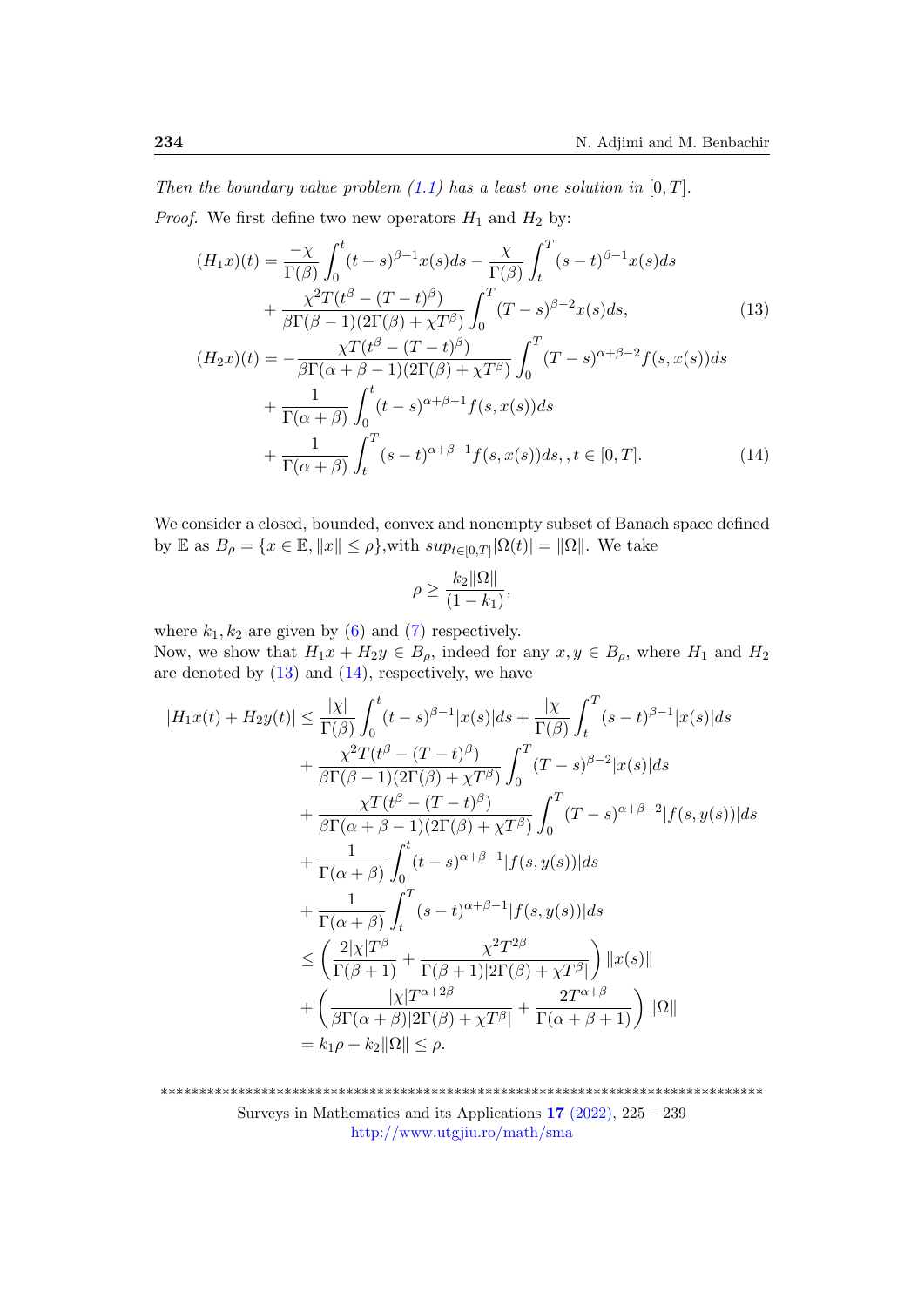which implies that  $||H_1x + H_2y|| \le \rho$ . This shows that  $H_1x + H_2y \in B_\rho$ . The next step is related to the compactness and continuity of the operator  $H_1$ . Continuity of f implies that the operator  $H_1$  is continuous, also  $H_1$  is uniformly bounded on  $B_{\rho}$  as

$$
||(H_1x)(t)|| \le \left(\frac{2|\chi|T^{\beta}}{\Gamma(\beta+1)} + \frac{\chi^2 T^{2\beta}}{\Gamma(\beta+1)|2\Gamma(\beta)+\chi T^{\beta}|}\right) ||x(s)||
$$
  

$$
\le \left(\frac{2|\chi|T^{\beta}}{\Gamma(\beta+1)} + \frac{\chi^2 T^{2\beta}}{\Gamma(\beta+1)|2\Gamma(\beta)+\chi T^{\beta}|}\right)\rho
$$
  

$$
= k_1\rho.
$$

Now we will prove the compactness of the operator  $H_1$ , for  $t_1, t_2 \in [0, T]$ ,  $t_1 < t_2$  we have

$$
|(H_1x)(t_2) - (H_1x)(t_1)| \leq \frac{|\chi|}{\Gamma(\beta)} \int_0^{t_1} |(t_2 - s)^{\beta - 1} - (t_1 - s)^{\beta - 1}||x(s)|ds
$$
  
+ 
$$
\frac{|\chi|}{\Gamma(\beta)} \int_{t_2}^T |(s - t_2)^{\beta - 1} - (s - t_1)^{\beta - 1}||x(s)|ds
$$
  

$$
\frac{|\chi|}{\Gamma(\beta)} \int_{t_1}^{t_2} |(t_2 - s)^{\beta - 1} - (t_1 - s)^{\beta - 1}||x(s)|ds
$$
  
+ 
$$
\frac{\chi^2 T (|(T - t_2)^{\beta} - (T - t_1)^{\beta}| + |t_2^{\beta} - t_1^{\beta}|)}{\beta \Gamma(\beta - 1)|2\Gamma(\beta) + \chi T^{\beta}|} \int_0^T (T - s)^{\beta - 2}|x(s)|ds
$$
  

$$
\leq \frac{|\chi|}{\Gamma(\beta + 1)} |(t_2^{\beta} - t_1^{\beta}) - (t_2 - t_1)^{\beta}||x(s)||
$$
  
+ 
$$
\frac{|\chi|}{\Gamma(\beta + 1)} |(T - t_2)^{\beta} - (T - t_1)^{\beta} + (t_2 - t_1)^{\beta}||x(s)||
$$
  
+ 
$$
\frac{|\chi|}{\Gamma(\beta + 1)} |(t_2 - t_1)^{\beta} - (t_1 - t_2)^{\beta}||x(s)||
$$
  
+ 
$$
\frac{\chi^2 T (|(T - t_1)^{\beta} - (T - t_2)^{\beta}| + (t_2^{\beta} - t_1^{\beta}))}{\beta \Gamma(\beta + 1)|2\Gamma(\beta) + \chi T^{\beta}|} ||x(s)||,
$$

we see that the right-hand side of the above inequality tends to zero independently of  $x \in B_\rho$ , as  $t_2 - t_1$ . Thus  $H_1$  is equicontinuous, so  $H_1$  is relatively compact on  $B_{\rho}$ . Therefore, by the conclusion of the Arzela-Ascoli theorem, the operator  $H_1$  is continuous and compact on  $B_{\rho}$ .

Now, we prove that  $H_2$  is contraction mapping.

\*\*\*\*\*\*\*\*\*\*\*\*\*\*\*\*\*\*\*\*\*\*\*\*\*\*\*\*\*\*\*\*\*\*\*\*\*\*\*\*\*\*\*\*\*\*\*\*\*\*\*\*\*\*\*\*\*\*\*\*\*\*\*\*\*\*\*\*\*\*\*\*\*\*\*\*\*\* Surveys in Mathematics and its Applications  $17$  [\(2022\),](http://www.utgjiu.ro/math/sma/v17/v17.html) 225 – 239 <http://www.utgjiu.ro/math/sma>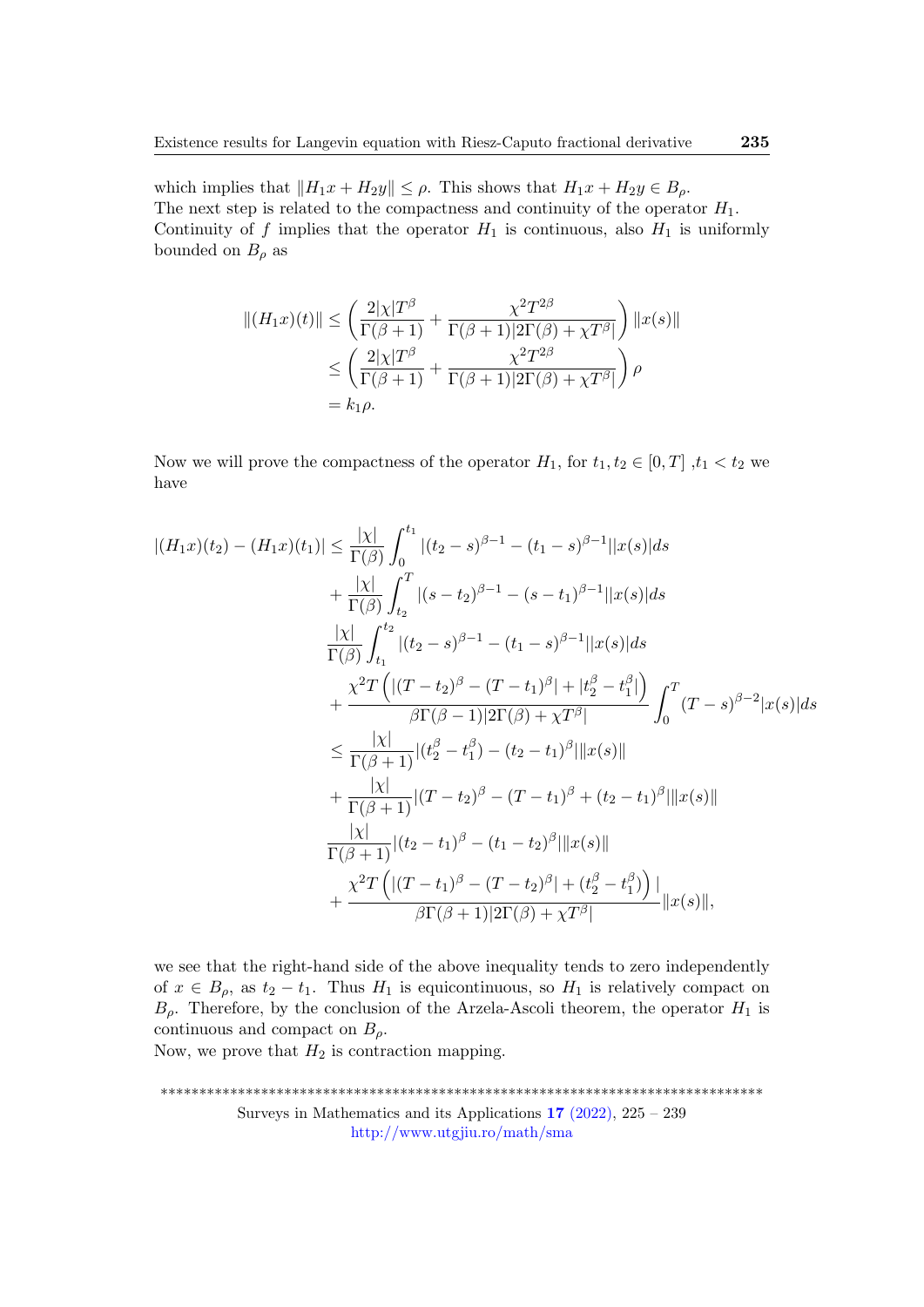Let  $x, y \in \mathbb{E}$ , and for each  $t \in [0, T]$ , we have

$$
|H_2x(t) - H_2y(t)| \le \frac{|\chi|T|t^{\beta} - (T-t)^{\beta}|}{\beta \Gamma(\alpha + \beta - 1)(2\Gamma(\beta) + \chi T^{\beta})} \int_0^T (T-s)^{\alpha + \beta - 2} |f(s, x(s)) - f(s, y(s))| ds
$$
  
+ 
$$
\frac{1}{\Gamma(\alpha + \beta)} \int_0^t (t-s)^{\alpha + \beta - 1} |f(s, x(s)) - f(s, y(s))| ds
$$
  
+ 
$$
\frac{1}{\Gamma(\alpha + \beta)} \int_t^T (s-t)^{\alpha + \beta - 1} |f(s, x(s)) - f(s, y(s))| ds
$$
  

$$
\le \left(\frac{|\chi|T^{\alpha + 2\beta}}{\beta \Gamma(\alpha + \beta)|2\Gamma(\beta) + \chi T^{\beta}|} + \frac{2T^{\alpha + \beta}}{\Gamma(\alpha + \beta + 1)}\right) L_1 ||x - y||
$$
  
=  $k_2 L_1 ||x - y||$ .

Which implies that  $||H_2x(t) - H_2y(t)|| \le k_2L_1||x - y||$ . As  $k_2L_1 < 1$ . Thus all the assumptions of Lemma [\(9\)](#page-8-0) are satisfied. So the conclusion of Lemma [\(9\)](#page-8-0) implies that the boundary value problem  $(1.1)$  has at least one solution on  $[0, T]$ .  $\Box$ 

### <span id="page-11-0"></span>4 Examples

Example 11. Consider the following nonlinear Langevin equation with Riesz-Caputo fractional derivative:

$$
\begin{cases}\n\frac{RC}{0}D_T^{\frac{3}{2}}(RCD_T^{\frac{1}{3}} + \frac{1}{7})x(t) = \frac{\pi |x(t)|}{|x(t)| + 5} \frac{\cos^2 t}{(\pi + t^2)}, 0 < t < 1, \\
x(0) + x(T) = 0, \ x'(0) + x'(T) = 0,\n\end{cases} \tag{15}
$$

Here,  $\alpha = \frac{3}{2}$  $\frac{3}{2}, \beta = \frac{1}{3}$  $\frac{1}{3}, \chi = \frac{1}{7}$  $\frac{1}{7}, L_1 = \frac{1}{5\pi}$  $\frac{1}{5\pi}$ . Moreover,

<span id="page-11-1"></span>
$$
f(t,x) = \frac{\pi |x(t)|}{|x(t)| + 5} \frac{\cos^2 t}{(\pi + t^2)}.
$$

Hence, we have

<span id="page-11-2"></span>
$$
|f(t,x) - f(t,y)| \le \frac{1}{5\pi} ||x - y||.
$$

The condition (H<sub>1</sub>) is satisfied with  $L_1 = \frac{1}{5i}$  $\frac{1}{5\pi}$ ,  $\phi = 0$ , 4032. So  $\phi_1 < 1$ . Then by using theorem  $(6)$  the boundary value problem  $(15)$  has a unique solution on  $[0, 1]$ .

Example 12. Consider the following nonlinear Langevin equation with Riesz-Caputo fractional derivative:

$$
\begin{cases}\n\frac{RC}{0}D_{\overline{T}}^{\frac{11}{6}}(RCD_{\overline{T}}^{\frac{1}{5}} + \frac{1}{9})x(t) = \frac{\cos^2 t + 1}{3}\sin^{-1}\left(\frac{|x|}{|x|+1}\right), 0 < t < \frac{1}{2}, \\
x(0) + x(T) = 0, \ x'(0) + x'(T) = 0,\n\end{cases} (16)
$$

\*\*\*\*\*\*\*\*\*\*\*\*\*\*\*\*\*\*\*\*\*\*\*\*\*\*\*\*\*\*\*\*\*\*\*\*\*\*\*\*\*\*\*\*\*\*\*\*\*\*\*\*\*\*\*\*\*\*\*\*\*\*\*\*\*\*\*\*\*\*\*\*\*\*\*\*\*\*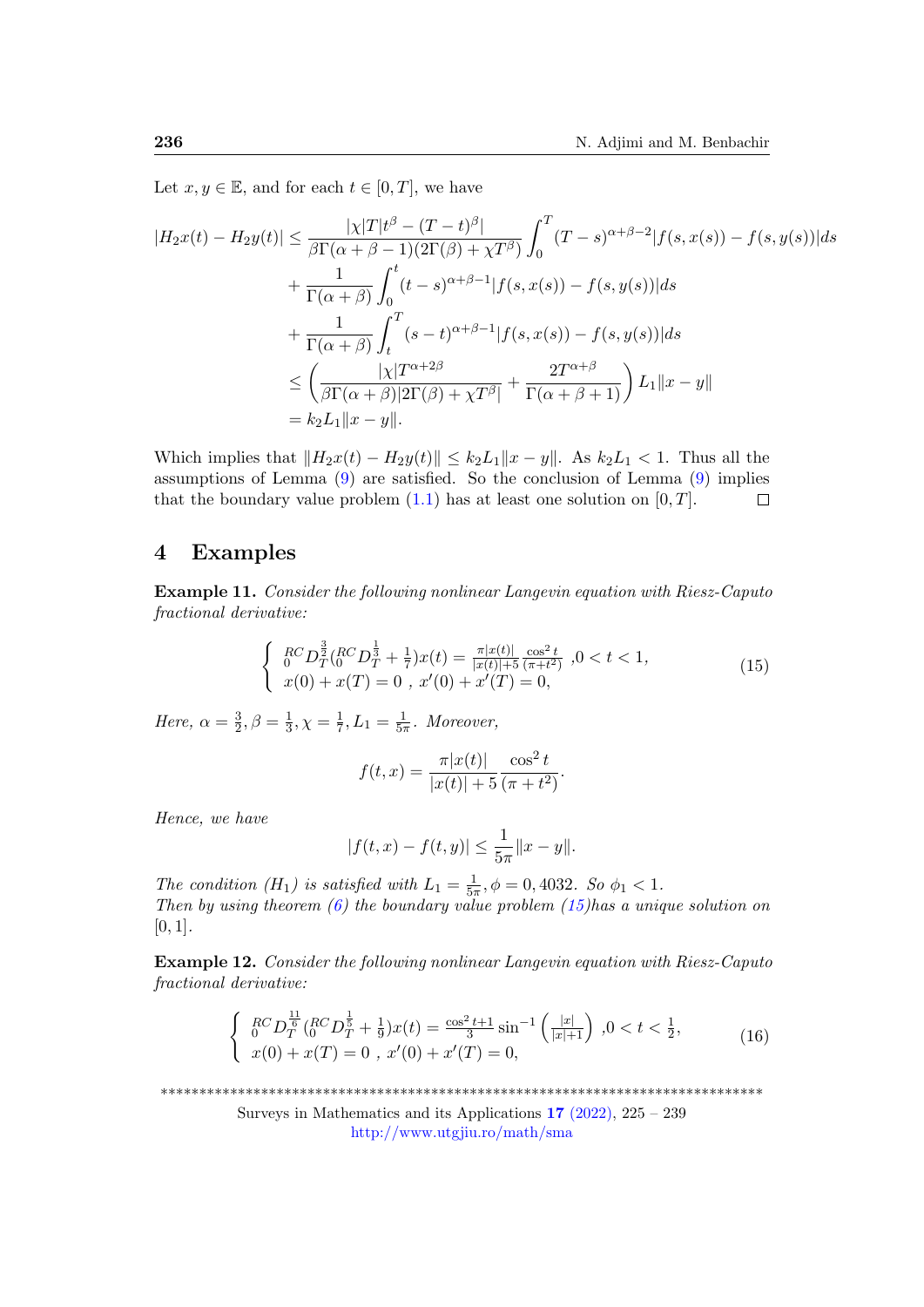Here,  $\alpha = \frac{11}{6}$  $\frac{11}{6}, \beta = \frac{1}{5}$  $\frac{1}{5}, \chi = \frac{1}{9}$  $\frac{1}{9}, L_1 = \frac{2}{3}$  $\frac{2}{3}, \phi_1 = 0,3781$ . Also we have  $|f(t,x)| \leq \frac{\pi}{3}$ , with  $L_2 = \frac{\pi}{3}$  $\frac{\pi}{3}$ . Clearly the hypothesis of theorem [\(8\)](#page-5-1) is satisfied. Thus boundary value problem [\(16\)](#page-11-2) admits at least a solution on  $[0, \frac{1}{2}]$  $\frac{1}{2}$ .

Example 13. Consider the following nonlinear Langevin equation with Riesz-Caputo fractional derivative:

$$
\begin{cases}\n\frac{RC}{0}D_{\overline{Y}}^{\frac{9}{5}}(RCD_{\overline{Y}}^{\frac{1}{2}} + \frac{1}{12})x(t) = \frac{1}{\sqrt{t^2 + 121}} \left(\frac{|x|}{(1+|x|)}\right) + \frac{e^t}{2}, 0 < t < 2, \\
x(0) + x(T) = 0, \ x'(0) + x'(T) = 0,\n\end{cases} \tag{17}
$$

Here,  $\alpha = \frac{9}{5}$  $\frac{9}{5}, \beta = \frac{1}{2}$  $\frac{1}{2}, \chi = \frac{1}{12},$ 

$$
f(t,x) = \frac{1}{\sqrt{t^2 + 121}} \frac{|x|}{(1+|x|)} + \frac{e^t}{2}.
$$

Moreover,

<span id="page-12-4"></span>
$$
|f(t,x)| \leq \frac{1}{\sqrt{t^2+121}} + \frac{e^t}{2}.
$$

Hence, we have

$$
|f(t,x) - f(t,y)| \le \frac{1}{11} ||x - y||,
$$

with  $L_1 = \frac{1}{11}$ ,  $k_2 = 0$ , 3584,  $L_1 k_2 = 0$ , 0326. So  $L_1 k_2 < 1$ . Then by using theorem [\(10\)](#page-8-1) the boundary value problem [\(17\)](#page-12-4) has at least a solution on [0, 2].

# References

- <span id="page-12-0"></span>[1] B. Ahmad, S. K. Ntouyas, J. Tariboon and A. Alsaedi, Caputo type fractional differential equations with Nonlocal Riemann-Liouville and Erdely-Kober type Integral Boundary conditions, Fliomat 31 (14) (2017), 4515-4529. [MR3730375.](https://mathscinet.ams.org/mathscinet-getitem?mr=3730375)
- <span id="page-12-2"></span>[2] O. Baghani, On fractional Langevin equation involving two fractional orders, Commun. Nonlinear Sci. numer. simul. 42 (2017), 675-681. [MR3534965.](https://mathscinet.ams.org/mathscinet-getitem?mr=3534965) [Zbl](https://www.zbmath.org/?q=an:07257118) [07257118.](https://www.zbmath.org/?q=an:07257118)
- <span id="page-12-1"></span>[3] J. P. Bouchaud and R. Cont, Langevin approach to stock market fluctuations and crashes, Eur. Phys. J. B. Condens. Matter Complex Syst. 6 (1998), 543-550.
- [4] F. Chen, D. Baleanu and G. Cheng Wu, *Existence results of fractional differ*ential equations with Riesz-Caputo derivative, Eur. phys. J. special topics 226 (2017), 4341-4325.
- <span id="page-12-3"></span>[5] F. Chen, A. Chen and X. Wu, Anti-periodic boundary value problems with Riesz-Caputo derivative, Advanced in Difference equations. Springer, 2019. [MR3927340.](https://mathscinet.ams.org/mathscinet-getitem?mr=3927340) [Zbl 07048531.](https://www.zbmath.org/?q=an:07048531)

\*\*\*\*\*\*\*\*\*\*\*\*\*\*\*\*\*\*\*\*\*\*\*\*\*\*\*\*\*\*\*\*\*\*\*\*\*\*\*\*\*\*\*\*\*\*\*\*\*\*\*\*\*\*\*\*\*\*\*\*\*\*\*\*\*\*\*\*\*\*\*\*\*\*\*\*\*\*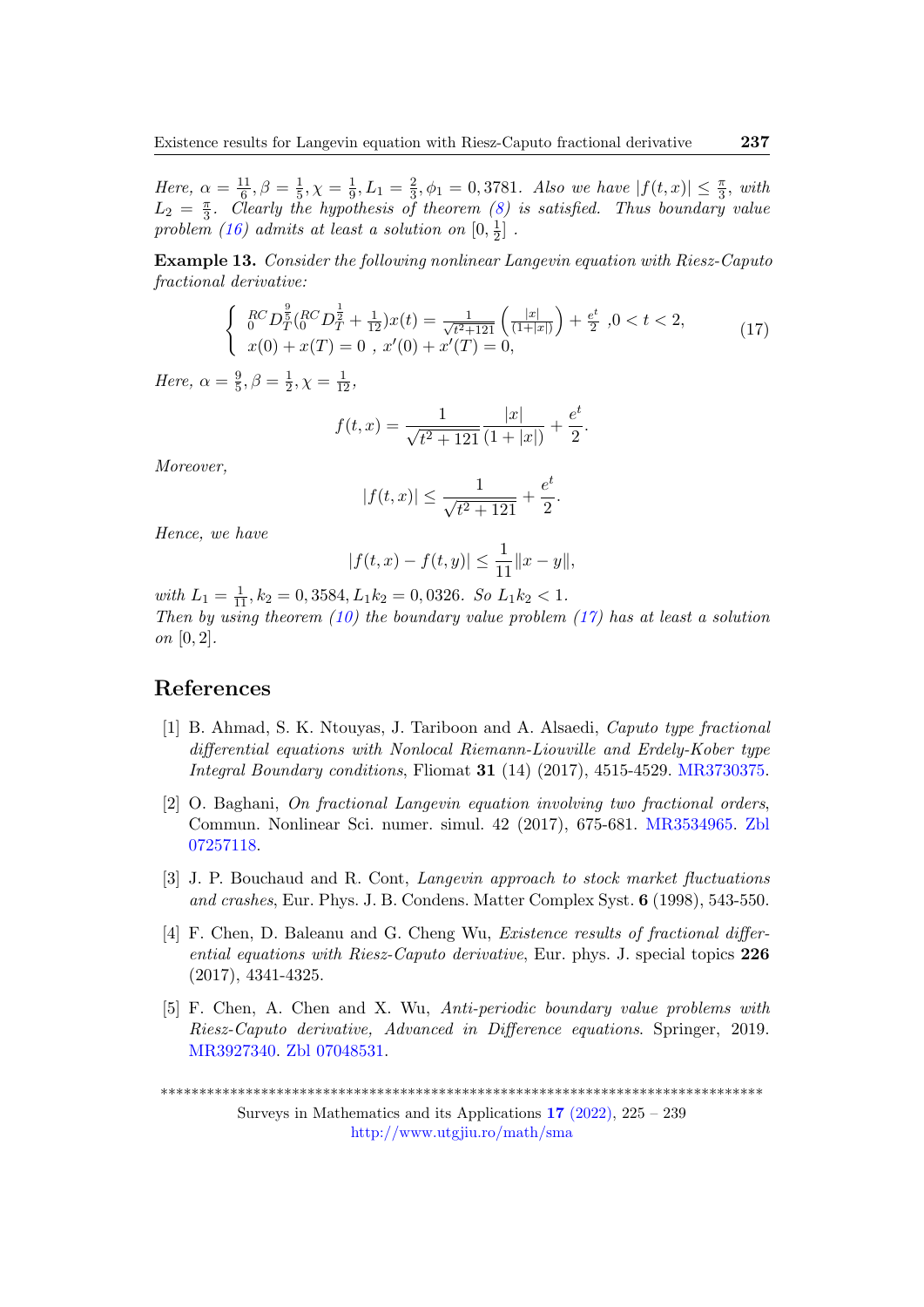- [6] Y. G. Chuan, J. Zhang, G. Cheng Wu, Positive solution of fractional differential equations with Riesz space derivative, Applied Mathematics Letters, Elsevier 95 (2019), 59-64. [MR3933364.](https://mathscinet.ams.org/mathscinet-getitem?mr=3933364) [Zbl 1425.34013.](https://www.zbmath.org/?q=an:1425.34013)
- <span id="page-13-6"></span>[7] R. Derzi, New Existence Results for fractional Langevin equation. Iran. J. Sci. Technol. Trans. A Sci. 43 (2019), 2193-2203. [MR4008759.](https://mathscinet.ams.org/mathscinet-getitem?mr=4008759)
- <span id="page-13-5"></span>[8] H. Fazli and J. J. Nieto, Fractional Langevin equation with anti-periodic boundary conditions. Chaos, solitons and fractals 114 (2018), 332-337. [MR3856654.](https://mathscinet.ams.org/mathscinet-getitem?mr=3856654) [Zbl 1415.34016.](https://www.zbmath.org/?q=an:1415.34016)
- [9] J. H. Jeon and R. Metzler, Fractional Brownian motion and motion governed by fractional Langevin equation in confined geometries, Phys. Rev. E. 81, 2010, 021103. [MR2610879.](https://mathscinet.ams.org/mathscinet-getitem?mr=2610879)
- <span id="page-13-7"></span>[10] S. Harikrishnan, K. Kanagarajan and E. M. Elsayed, *Existence and stability* results for Langevin equations with Hilfer fractional derivative, Res Fixed Point Theory Appl. 2018, Article ID 20183. [MR3931150.](https://mathscinet.ams.org/mathscinet-getitem?mr=3931150)
- <span id="page-13-0"></span>[11] A. A. Kilbas, M. H. Srivastava and J. J. Trujillo, Theory and Applications of Fractional Differential Equations, North-Holland Mathematics Studies, 204. Elsevier Science B. V., Amsterdam, 2006. [MR2218073.](https://mathscinet.ams.org/mathscinet-getitem?mr=2218073)
- <span id="page-13-3"></span>[12] P. Langevin, On the Theory of Brownian Motion, C. R. Acad. Sci. (Paris) 146 (1908), 530–533. [Zbl 1206.26008.](https://www.zbmath.org/?q=an:39.0847.03)
- [13] S. Picozzi and B. J. West, Fractional Langevin equation model of memory in financial markets, Phys. Rev. (3) 66 (2002), 046118. [MR1935186](https://mathscinet.ams.org/mathscinet-getitem?mr=1935186)
- <span id="page-13-2"></span>[14] I. Podlubny, Fractional Differential Equations, Academic Press, San Diego, 1999. [MR1658022.](https://mathscinet.ams.org/mathscinet-getitem?mr=1658022) [Zbl 0924.34008.](https://www.zbmath.org/?q=an:0924.34008)
- <span id="page-13-1"></span>[15] A. Saadi and M. Benbachir, Positive solutions for three-point nonlinear fractional boundary value problems, E. J. Qualitative Theory of Diff. Equ. 2 (2011). [MR2756027.](https://mathscinet.ams.org/mathscinet-getitem?mr=2756027) [Zbl 1206.26008.](https://www.zbmath.org/?q=an:1206.26008)
- <span id="page-13-4"></span>[16] J. Schluttig, D. Alamanova, V. Helms, U. S Schwarz, Dynamics of proteinprotein encounter a Langevin equation approach with reaction patches, J. Chem Phys., Oct 21; 129(15), 2008.
- [17] D. R. Smart: Fixed Point Theorems, Cambridge University Press, 1974. [MR0467717.](https://mathscinet.ams.org/mathscinet-getitem?mr=0467717) [Zbl 0297.47042.](https://www.zbmath.org/?q=an:0297.47042)
- <span id="page-13-8"></span>[18] C. Thaiprayoon, S. K. Ntouyas and J. Tariboon, On the nonlocal Katugampola fractional integral conditions for fractional Langevin equation, Adv. Difference Equ. (2015), 2015:374. [MR3433354.](https://mathscinet.ams.org/mathscinet-getitem?mr=3433354) [Zbl 1422.34064.](https://www.zbmath.org/?q=an:1422.34064)

<sup>\*\*\*\*\*\*\*\*\*\*\*\*\*\*\*\*\*\*\*\*\*\*\*\*\*\*\*\*\*\*\*\*\*\*\*\*\*\*\*\*\*\*\*\*\*\*\*\*\*\*\*\*\*\*\*\*\*\*\*\*\*\*\*\*\*\*\*\*\*\*\*\*\*\*\*\*\*\*</sup>

Surveys in Mathematics and its Applications  $17$  [\(2022\),](http://www.utgjiu.ro/math/sma/v17/v17.html) 225 – 239 <http://www.utgjiu.ro/math/sma>